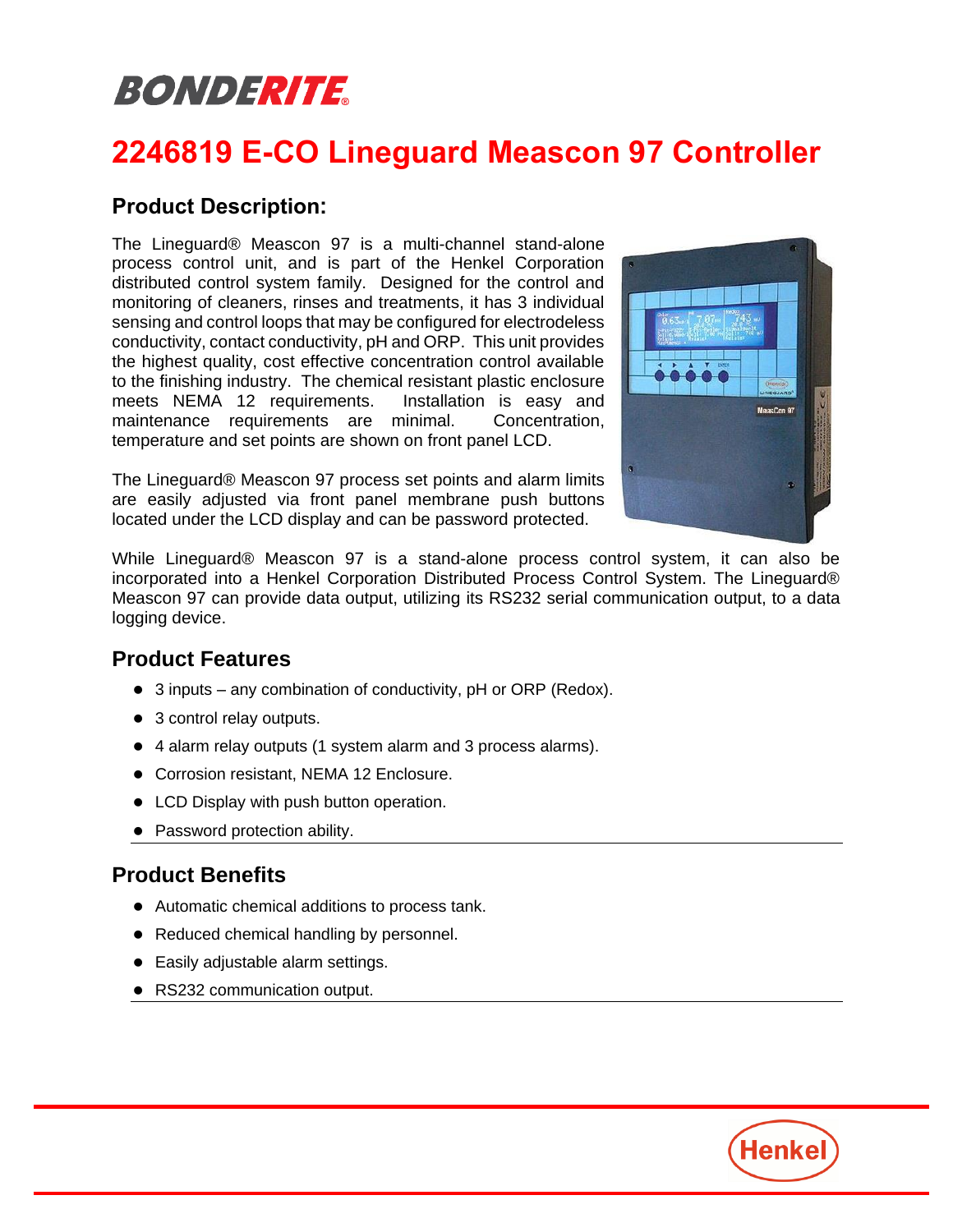# **BONDERITE**

## **2246819 E-CO Lineguard Meascon 97 Controller**

### **Technical Data**

- Electrodeless and Contact Conductivity: 0-2mS, 0-20mS, 0-200mS & 0-2000mS.
- ⚫ pH: 0-14 pH.
- ⚫ ORP (Redox): 0-1000 mV.
- ⚫ Corrosion resistant, NEMA 12 enclosure.
- ⚫ Alarm relay outputs.

### **Items supplied:**

- Base controller, material number 2246819.
- ⚫ Mounting and installation Kit.
- ⚫ Operation Manual.

### **LineGuard 97 Modules:**

- ⚫ 1739319 LG97 Relay Output Module (required for 2 to 3 modules).
- 1598683 Module, Electrodeless Conductivity.
- 1598685 Module, Contact Conductivity.
- $\bullet$  2246819 Module, pH Input.
- 2028846 Module, ORP (Redox) Input.
- Special Order Module, Temperature Input.

### **LineGuard Sensors:**

- 2246821 Sensor, Electrodeless Conductivity Immersion.
- 2252171 Sensor, Contact Conductivity.
- 2251349 Sensor, pH Gel Filled.
- 2251815 Sensor, ORP Fluoride Resistant.
- ⚫ Special Order Sensor, Temperature (RTD)

### **LineGuard 97 and Sensor Accessories:**

- 2251449 EC Calibration Loop Resistors.
- 2251814 Sensor Immersion Kit.
- 2251450 SS Sensor Mounting Disc.
- ⚫ 2282381 Electrodeless Conductivity Extension Cable (100').
- 2282380 Junction Box for Sensor Extension Cable (6 terminals).
- 2250042 LG97 3 Pump Relay Control Panel (req. for loads 3 Amps or more)